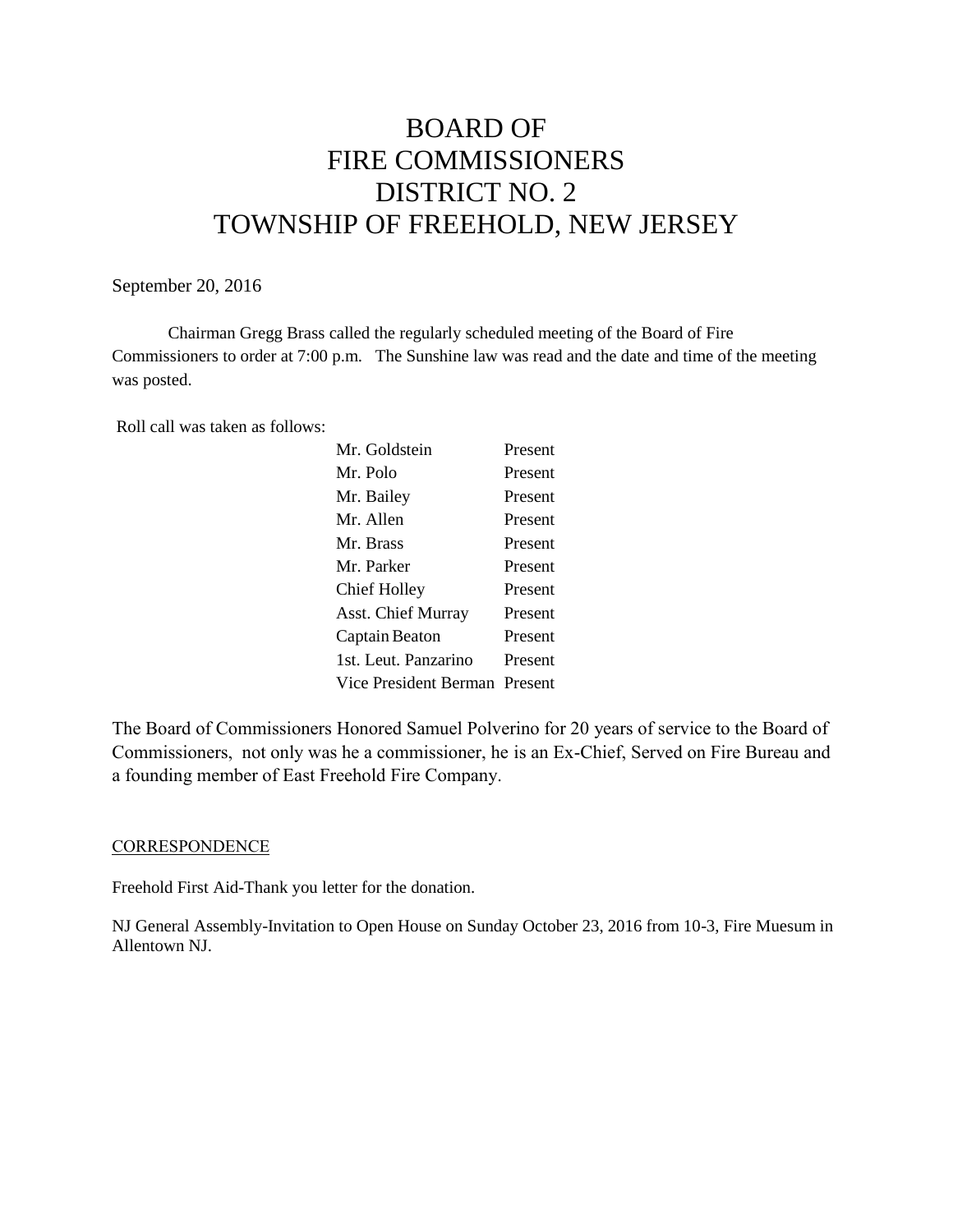### CHIEF'S REPORT

The Chief has purchased out of his budget the following items that were approved at the last meeting:

2 Pipe Poles, 2 Task Nozzles, 2 Thermal Camera's, 3 Brackets (for camera's)

September 24, 2016 Block Party on Broad St. Mrs. Earle asked if we could bring a firetruck to the event.

September 25, 2016 Tunnel to Towers Memorial 5K Race would like permission to take pick up and both Chief vechiles.

# RADIO AND ALARM

Spillman-all computers are done, Wifi is working in '77 Asst. Chief Murray needs to configure wifi in '75, '76 and '85, needs to call Sierra to trouble shoot.

# BUILDING

Pond Road needs a new shot vacuum Water bill for Pond Road wa high for a couple of days then dropped. Daniels Way needs the following work done: Replace nine 150 watt HPS fixtures with nine 76 watt 5000k flood lights. Replace 3 2x4 prismatice fluorscent fixtures with three 2x4 prismatic LED fixtures. Corbin will do the work for the price of \$2,685.00 progressive payments until the work is done. Concrete work on the apron for Daniels need to be done and paving of the parking lot, Mr. Polo to get quotes. Pond Road sign needs to be replaced, Mr. Polo to get quotes.

## INSURANCE

LOSAP Mr. Goldstein has list of members that need to be added to LOSAP for commissioners to by back the members years.

Second insurance policy needs proof that some names on policy weren't really members.

## MAINTENANCE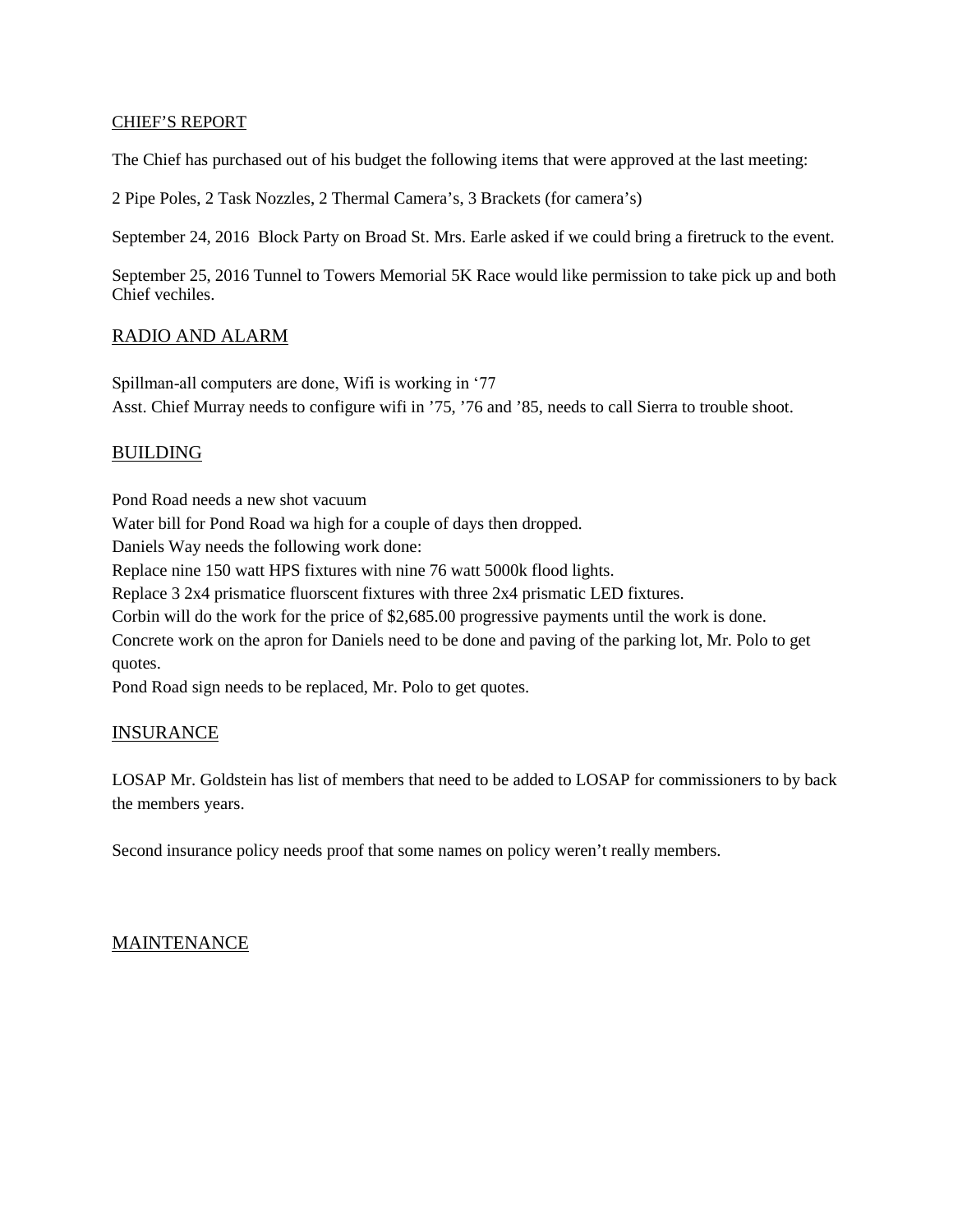'67 Chiefs truck expansion valve leak from the air conditioner and the exhaust flex pipe is starting to crack both need to be replaced, at the cost of \$607.00 for parts and labor.

#### NEW BUSINESS

Nothing at this time.

#### OLD BUSINESS

Received signed fire protection and lease agreement from East Freehold Fire Company, signed by Mr. Brass and witnessed by Mr. Allen. Five year agreement to start 10/1/2016. Audio Visual bids for the fire house, Best Buy came back with quote for equipment only they don't do installation, there were no other bids, Mr. Bailey to contact Hi Def for contract for equipment, installation and a date for the installation.

Finger printing Mr. Allen will get a list of who didn't get them done.

#### TREASURER

Old Tailgate sold for \$200.00 to be deposited.

| Checking: \$619.17   |                             |                |
|----------------------|-----------------------------|----------------|
| CD \$1,033,963.58    |                             |                |
|                      | Saving Acct. \$664,492.80   |                |
| Total \$1,699,075.55 |                             |                |
| Check #              |                             |                |
| 10022                | JCP&L                       | 1,157.05<br>\$ |
| 10023                | <b>NJNG</b>                 | \$<br>61.14    |
| 10024                | Verizon                     | \$<br>387.55   |
| 10025                | Verizon Wireless            | \$<br>553.94   |
| 10026                | Optimum                     | \$<br>308.22   |
| 10027                | <b>NFPA</b>                 | \$<br>175.00   |
| 10028                | Buchanan, Ingersoll, Rooney | \$<br>575.88   |
| 10029                | Ocean Security System       | \$<br>300.00   |
| 10030                | Hi Def Entertainment        | \$<br>9,968.00 |
| 10031                | <b>Netlink</b>              | \$<br>405.00   |
| 10032                | Roux                        | \$<br>400.00   |